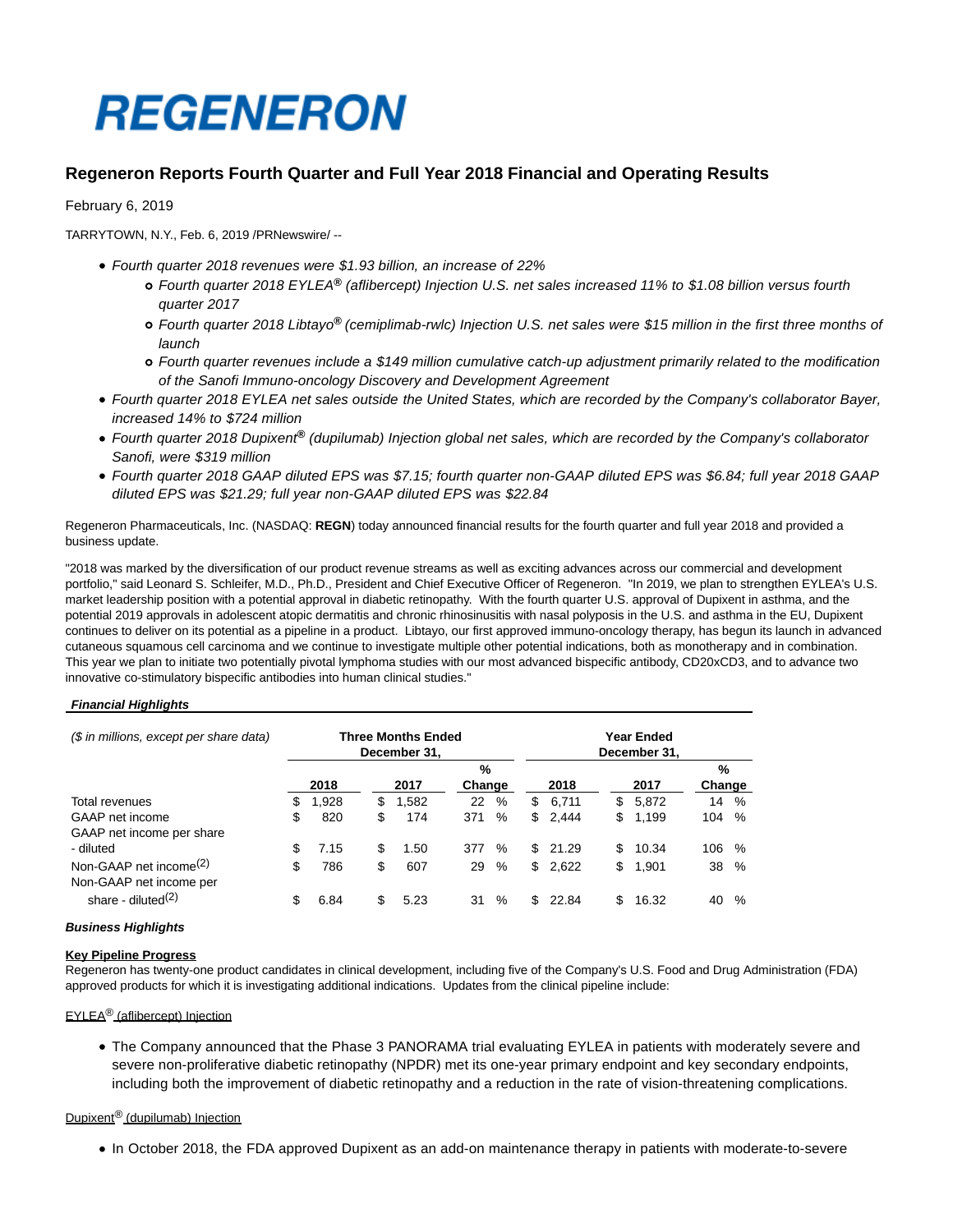asthma aged 12 years and older with an eosinophilic phenotype or with oral corticosteroid-dependent asthma.

- The Company and Sanofi have submitted a supplemental Biologics License Application (sBLA) and a Marketing Authorization Application (MAA) for an expanded atopic dermatitis indication in adolescent patients (12–17 years of age). In November 2018, the FDA accepted for priority review the sBLA for atopic dermatitis in adolescent patients, with a target action date of March 11, 2019.
- In December 2018, the Company and Sanofi submitted an sBLA for chronic rhinosinusitis with nasal polyposis.

REGN1979 is a bi-specific antibody against CD20 and CD3.

The Company presented positive results from a Phase 1 proof-of-concept study in patients with relapsed or refractory B-cell non-Hodgkin lymphoma, including in follicular lymphoma (FL) and diffuse large B-cell lymphoma (DLBCL), at the American Society of Hematology (ASH) Annual Meeting.

## Praluent® (alirocumab) Injection

In February 2019, the European Medicine Agency'sCommittee for Medicinal Products for Human Use (CHMP) adopted a positive opinion for Praluent, recommending a new indication to reduce cardiovascular risk by lowering low-density lipoprotein cholesterol (LDL-C) levels as an adjunct to correction of other risk factors in adults with established atherosclerotic cardiovascular disease (ASCVD).

REGN3500 is an antibody to IL-33.

A Phase 2 study in atopic dermatitis was initiated.

REGN5458 is a bi-specific antibody against BCMA and CD3.

A Phase 1 study in multiple myeloma was initiated.

#### **Business Development Update**

The Company and Sanofi entered into an agreement to restructure their Immuno-oncology Discovery and Development Agreement (Amended IO Discovery Agreement), which narrowed the scope of the existing discovery and development activities conducted by the Company to developing therapeutic bi-specific antibodies targeting BCMA and CD3 (BCMAxCD3) and MUC16 and CD3 (MUC16xCD3). The Company retains full rights to its other immuno-oncology programs that were part of the original Immuno-oncology Discovery and Development Agreement.

| <b>Select 2019 Milestones</b>              |                                                                                                                                                                                                                                                                                                                                                                                                                                       |
|--------------------------------------------|---------------------------------------------------------------------------------------------------------------------------------------------------------------------------------------------------------------------------------------------------------------------------------------------------------------------------------------------------------------------------------------------------------------------------------------|
| <b>Programs</b>                            | <b>Milestones</b>                                                                                                                                                                                                                                                                                                                                                                                                                     |
| <b>EYLEA</b>                               | FDA decision on sBLA for the treatment of diabetic<br>retinopathy (target action date of May 13, 2019)<br>Re-submission of Prior-Approval Supplement (PAS) for pre-<br>filled syringe<br>Initiate a study of a high dose formulation of aflibercept                                                                                                                                                                                   |
| Dupixent<br>$\bullet$                      | FDA decision on sBLA for expanded atopic dermatitis<br>indication in adolescent patients (12-17 years of age) (target<br>action date of March 11, 2019)<br>Report results from Phase 3 study in pediatric patients (6-11<br>years of age) with atopic dermatitis<br>European Medicines Agency (EMA) decision on regulatory<br>application for asthma<br>Initiate Phase 2/3 program in chronic obstructive pulmonary<br>disease (COPD) |
| Libtayo<br>٠                               | Regulatory agency decision for advanced cutaneous<br>squamous cell carcinoma (CSCC) in the European Union<br>(EU)<br>Continue patient enrollment in non-small cell lung cancer<br>and various other studies                                                                                                                                                                                                                           |
| Praluent<br>٠                              | FDA (target action date of April 28, 2019) and EMA decisions<br>on applications for cardiovascular risk reduction<br>FDA decision on sBLA for first-line treatment of hyperlipidemia<br>(target action date of April 29, 2019)                                                                                                                                                                                                        |
| Fasinumab (NGF Antibody)<br>٠              | Continue patient enrollment in Phase 3 long-term safety study<br>and Phase 3 efficacy studies in osteoarthritis                                                                                                                                                                                                                                                                                                                       |
| Evinacumab (ANGPTL3 Antibody)<br>$\bullet$ | Report results from Phase 3 study in homozygous familial<br>hypercholesterolemia (HoFH)                                                                                                                                                                                                                                                                                                                                               |
| REGN3500 (IL-33 Antibody)                  | Report results from Phase 2 study in asthma                                                                                                                                                                                                                                                                                                                                                                                           |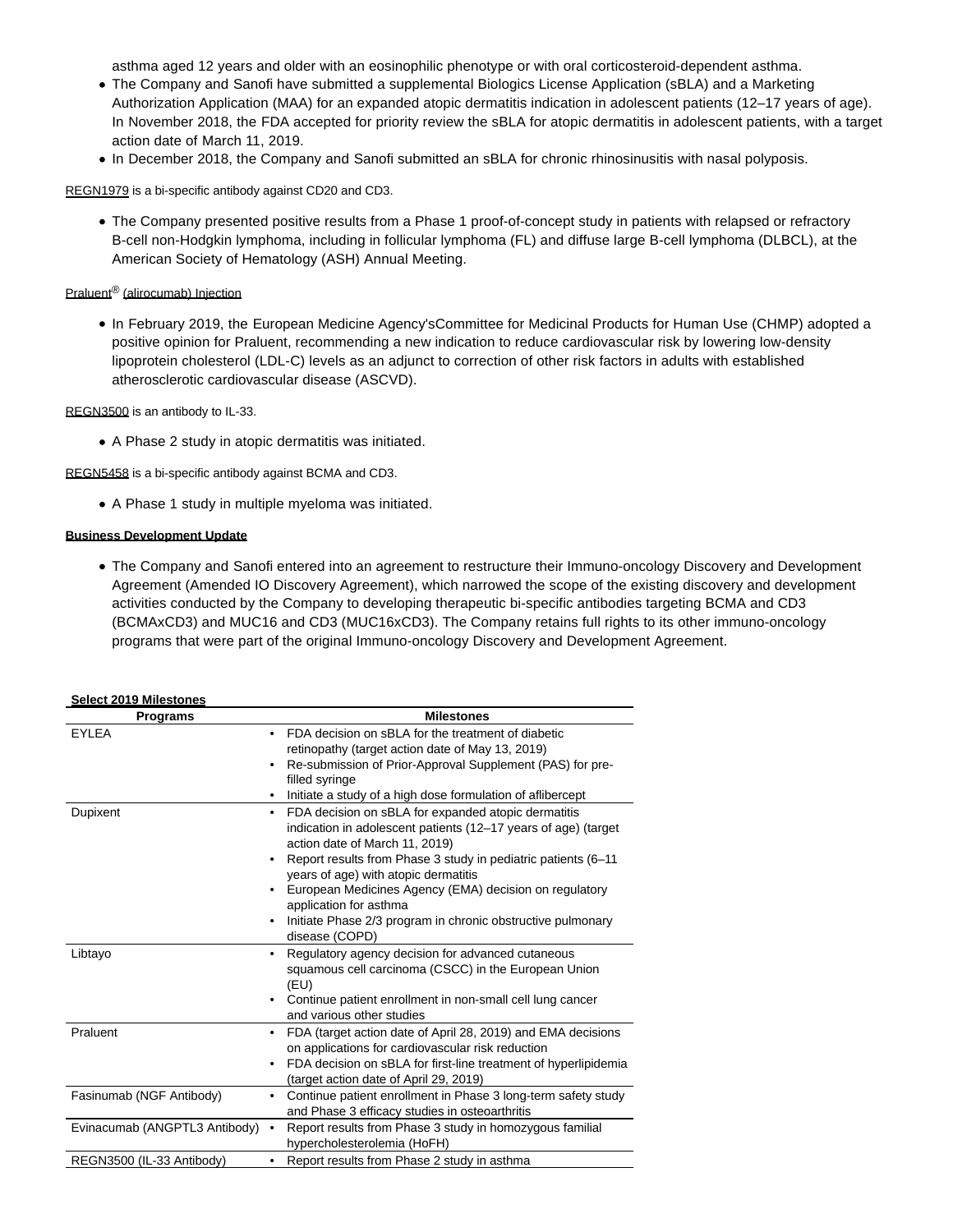| Trevogrumab (GDF8 Antibody) in | Report results from multi-dose portion of Phase 1 study<br>$\bullet$ |
|--------------------------------|----------------------------------------------------------------------|
| combination with garetosmab    |                                                                      |
| REGN1979 (CD20 and CD3         | Initiate potentially pivotal Phase 2 study in FL                     |
| Antibody)                      | Initiate potentially pivotal Phase 2 study in DLBCL                  |
| Pozelimab (C5 Antibody)        | Initiate Phase 2 study in paroxysmal nocturnal hemoglobinuria        |
|                                | (PNH)                                                                |

#### **Fourth Quarter and Full Year 2018 Financial Results**

**Product Revenues:** Net product sales were \$1.096 billion in the fourth quarter and \$4.106 billion for the full year 2018, compared to \$979 million in the fourth quarter and \$3.719 billion for the full year 2017. EYLEA net product sales in the United States were \$1.079 billion in the fourth quarter and \$4.077 billion for the full year 2018, compared to \$975 million in the fourth quarter and \$3.702 billion for the full year 2017. Overall distributor inventory levels for EYLEA in the United States remained within the Company's one-to-two-week targeted range. Libtayo, which was approved by the FDA on September 28, 2018, had net product sales in the United States of \$15 million in the fourth quarter of 2018.

Total Revenues: Total revenues, which include product revenues described above, increased by 22% to \$1.928 billion in the fourth quarter of 2018, compared to \$1.582 billion in the fourth quarter of 2017. Full year 2018 total revenues increased by 14% to \$6.711 billion, compared to \$5.872 billion for the full year 2017. Total revenues include Sanofi and Bayer collaboration revenues of \$729 million in the fourth quarter of 2018, compared to \$497 million in the fourth quarter of 2017. Total revenues include Sanofi and Bayer collaboration revenues of \$2.188 billion for the full year 2018, compared to \$1.815 billion for the full year 2017. The increase in Sanofi collaboration revenue in the fourth quarter and full year 2018 was primarily due to (i) an increase in clinical development activities for Libtayo, (ii) the Company's share of higher net sales of Dupixent, and, to a lesser extent, Praluent and Kevzara, and (iii) the recognition of a cumulative catch-up adjustment of \$149 million in the fourth quarter arising from a change in the estimate of the stage of completion of the collaborations' immuno-oncology programs primarily in connection with the Amended IO Discovery Agreement, partly offset by (i) a lower proportion of development reimbursements for Dupixent that Sanofi is required to fund under our License and Collaboration Agreement, and (ii) an increase in the collaborations' Dupixent commercialization expenses. Sanofi collaboration revenue for the full year of 2018, compared to the full year of 2017, was also negatively impacted by the ceasing of funding by Sanofi in connection with the Company's Antibody Discovery and Preclinical Development Agreement, which ended on December 31, 2017.

The change in Bayer collaboration revenue in the fourth quarter and full year 2018 was primarily due to an increase in net profits in connection with higher sales of EYLEA outside the United States. In addition, in the fourth quarter of 2017, the Company accelerated the recognition of deferred revenue from the up-front payment previously received from Bayer in connection with the discontinuation of the Ang2 development program.

The Company adopted Accounting Standard Codification (ASC) 606, Revenue from Contracts with Customers, as of January 1, 2018. The Company adopted the standard using the modified retrospective method, and therefore prior period amounts have not been adjusted.

The Company's collaborators provide it with estimates of the collaborators' respective sales and the Company's share of the profits or losses from commercialization of products for the most recent fiscal quarter. The Company's estimates for such quarter are reconciled to actual results in the subsequent fiscal quarter, and the Company's share of the profit or loss is adjusted on a prospective basis accordingly, if necessary. Refer to Table 4 for a summary of collaboration and other revenue.

**Research and Development (R&D) Expenses:** GAAP R&D expenses were \$601 million in the fourth quarter and \$2.186 billion for the full year 2018, compared to \$528 million in the fourth quarter and \$2.075 billion for the full year 2017. The higher R&D expenses in the fourth quarter and full year 2018 were principally due to an increase in Libtayo development expenses, higher payroll and payroll-related costs, and higher facilities-related costs, partly offset by a decrease in Dupixent development expenses. The higher R&D expenses for full year 2018, compared to full year 2017, was also due to higher fasinumab development expenses, partly offset by lower total clinical manufacturing costs. R&D-related non-cash share-based compensation expense was \$68 million in the fourth quarter and \$229 million for the full year 2018, compared to \$59 million in the fourth quarter and \$272 million for the full year 2017. The decrease in total R&D-related non-cash compensation expense for the full year of 2018, compared to the full year of 2017, is largely attributable to a revision in our estimate of the number of stock options that are expected to be forfeited, partly offset by the immediate recognition of non-cash compensation expense in connection with annual employee grants made in December 2018 to certain retirementeligible employees.

**Selling, General, and Administrative (SG&A) Expenses:** GAAP SG&A expenses were \$491 million in the fourth quarter and \$1.556 billion for the full year 2018, compared to \$410 million in the fourth quarter and \$1.320 billion for the full year 2017. The higher SG&A expenses in the fourth quarter and full year 2018 were primarily due to higher headcount and headcount-related costs, higher contributions to independent not-for-profit patient assistance organizations, an increase in commercialization-related expenses for Dupixent, and an accrual for loss contingencies associated with ongoing litigation. SG&A-related non-cash share-based compensation expense was \$51 million in the fourth quarter and \$169 million for the full year 2018, compared to \$62 million in the fourth quarter and \$208 million for the full year 2017. The decrease in SG&A-related non-cash share-based compensation expense for the full year of 2018, compared to the full year of 2017, was primarily due to a revision in our estimate of the number of stock options that are expected to be forfeited.

**Other Income (Expense):** GAAP other income (expense), net, in the fourth quarter and full year of 2018 includes the recognition of \$63 million and \$42 million, respectively, of net losses on equity securities. In the first quarter of 2018, we adopted Accounting Standards Update (ASU) 2016-01, Recognition and Measurement of Financial Assets and Financial Liabilities, which requires us to measure equity investments at fair value with changes in fair value recognized in net income; previously, such changes in fair value were recognized in Other comprehensive income (loss). In addition, GAAP other expenses in 2017 included the recognition of a \$30 million loss on debt extinguishment related to the Company's Tarrytown lease transaction.

**Income Taxes:** GAAP income tax benefit was \$(144) million and the effective tax rate was (21.3)% in the fourth quarter of 2018, compared to GAAP income tax expense of \$381 million and 68.7% in the fourth quarter of 2017. GAAP income tax expense was \$109 million and the effective tax rate was 4.3% for the full year 2018, compared to \$880 million and 42.3% for the full year 2017. The Company's effective tax rate for both the fourth quarter and full year 2018 was significantly impacted by the law known as the Tax Cuts and Jobs Act (the "U.S. Tax Reform Act"), which reduced the U.S. federal corporate income tax rate from 35% to 21% effective January 1, 2018. The effective tax rate in 2018 was positively impacted, compared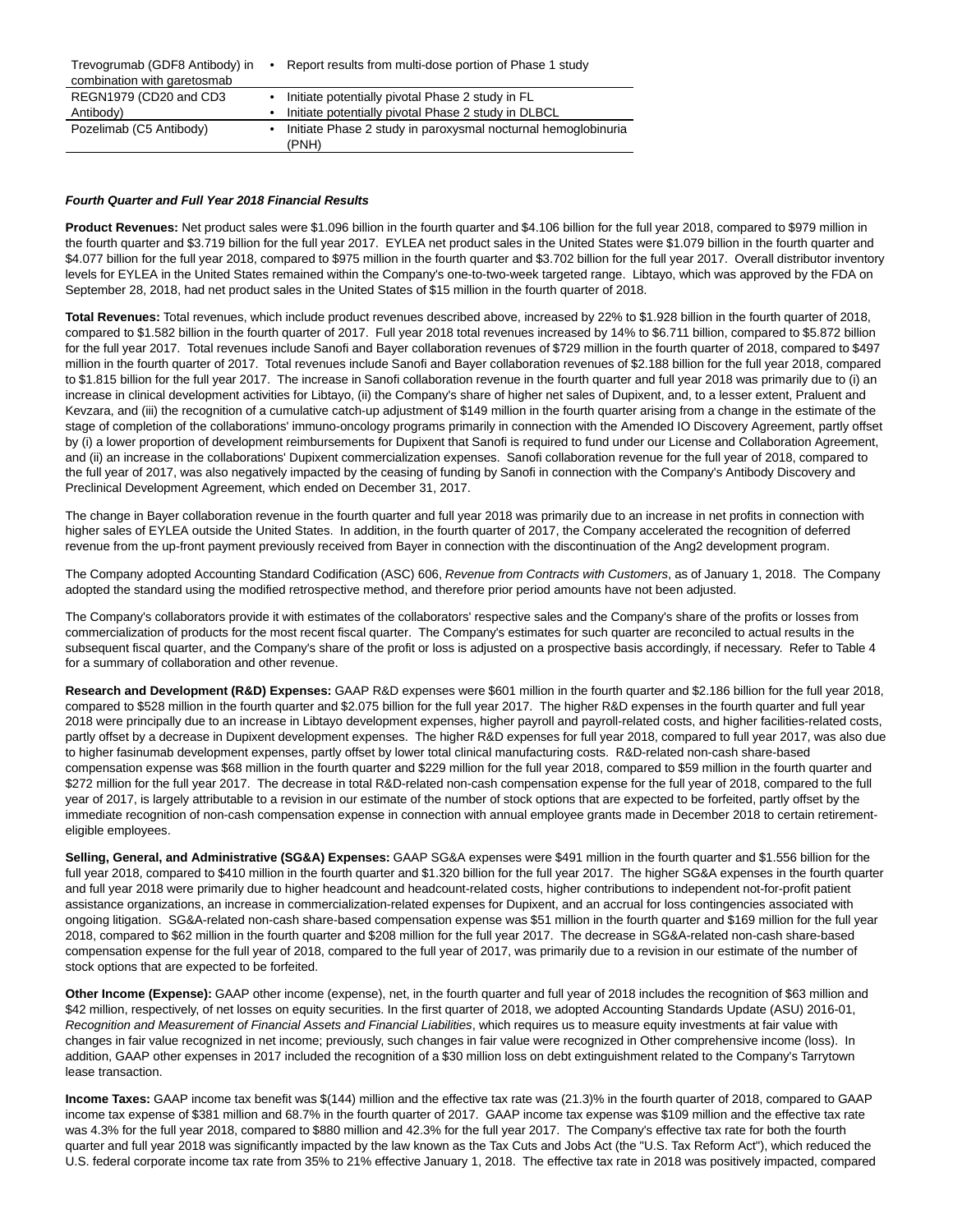to the U.S. federal statutory rate, primarily by the Company's fourth quarter sale of non-inventory related assets between foreign subsidiaries, which had a net impact on the rate by 24.0% and 6.3% for the fourth quarter and full year 2018, respectively. The effective tax rate for both the fourth quarter and full year 2018 was also positively impact by tax planning in connection with the U.S. Tax Reform Act, income earned in foreign jurisdictions with tax rates lower than the U.S. federal statutory rate, stock-based compensation, and the federal tax credit for research activities. During the fourth quarter and full year 2018, the Company recorded an income tax benefit of \$56 million and \$68 million, respectively, as an adjustment to the provisional amount recorded as of December 31, 2017 for the U.S. Tax Reform Act.

**GAAP and Non-GAAP Net Income(2):** GAAP net income was \$820 million, or \$7.58 per basic share and \$7.15 per diluted share, in the fourth quarter of 2018, compared to GAAP net income of \$174 million, or \$1.62 per basic share and \$1.50 per diluted share, in the fourth quarter of 2017. GAAP net income was \$2.444 billion, or \$22.65 per basic share and \$21.29 per diluted share, for the full year 2018, compared to GAAP net income of \$1.199 billion, or \$11.27 per basic share and \$10.34 per diluted share, for the full year 2017.

Non-GAAP net income was \$786 million, or \$7.26 per basic share and \$6.84 per diluted share, in the fourth quarter of 2018, compared to non-GAAP net income of \$607 million, or \$5.67 per basic share and \$5.23 per diluted share, in the fourth quarter of 2017. Non-GAAP net income was \$2.622 billion, or \$24.30 per basic share and \$22.84 per diluted share, for the full year 2018, compared to non-GAAP net income of \$1.901 billion, or \$17.88 per basic share and \$16.32 per diluted share, for the full year 2017.

A reconciliation of the Company's GAAP to non-GAAP results is included in Table 3 of this press release.

#### **2019 Financial Guidance(3)**

The Company's full year 2019 financial guidance consists of the following components:

| GAAP Sanofi collaboration revenue: Sanofi | \$510 million-\$560 million     |
|-------------------------------------------|---------------------------------|
| reimbursement of Regeneron                |                                 |
| commercialization-related expenses        |                                 |
| GAAP Unreimbursed R&D <sup>(5)</sup>      | \$1.855 billion-\$2.000 billion |
| Non-GAAP Unreimbursed R&D(2)(4)           | \$1.590 billion-\$1.710 billion |
| <b>GAAP SG&amp;A</b>                      | \$1.700 billion-\$1.830 billion |
| Non-GAAP SG&A <sup>(2)(4)</sup>           | \$1.500 billion-\$1.600 billion |
| GAAP effective tax rate                   | 14%-16%                         |
| Capital expenditures                      | \$410 million-\$490 million     |

- (1) Regeneron records net product sales of EYLEA in the United States. Outside the United States, EYLEA net product sales comprise sales by Bayer in countries other than Japan and sales by Santen Pharmaceutical Co., Ltd. in Japan under a co-promotion agreement with an affiliate of Bayer. The Company recognizes its share of the profits (including a percentage on sales in Japan) from EYLEA sales outside the United States within "Bayer collaboration revenue" in its Statements of Operations.
- (2) This press release uses non-GAAP net income, non-GAAP net income per share, non-GAAP unreimbursed R&D, and non-GAAP SG&A, which are financial measures that are not calculated in accordance with U.S. Generally Accepted Accounting Principles ("GAAP"). These non-GAAP financial measures are computed by excluding certain non-cash and other items from the related GAAP financial measure. Non-GAAP adjustments also include the estimated income tax effect of reconciling items.

The Company makes such adjustments for items the Company does not view as useful in evaluating its operating performance. For example, adjustments may be made for items that fluctuate from period to period based on factors that are not within the Company's control (such as the Company's stock price on the dates share-based grants are issued or changes in the fair value of the Company's equity investments) or items that are not associated with normal, recurring operations (such as changes in applicable laws and regulations). Management uses these non-GAAP measures for planning, budgeting, forecasting, assessing historical performance, and making financial and operational decisions, and also provides forecasts to investors on this basis. Additionally, such non-GAAP measures provide investors with an enhanced understanding of the financial performance of the Company's core business operations. However, there are limitations in the use of these and other non-GAAP financial measures as they exclude certain expenses that are recurring in nature. Furthermore, the Company's non-GAAP financial measures may not be comparable with non-GAAP information provided by other companies. Any non-GAAP financial measure presented by Regeneron should be considered supplemental to, and not a substitute for, measures of financial performance prepared in accordance with GAAP. A reconciliation of the Company's historical GAAP to non-GAAP results is included in Table 3 of this press release.

- (3) The Company's 2019 financial guidance does not assume the completion of any significant business development transactions not completed as of the date of this press release.
- (4) A reconciliation of full year 2019 non-GAAP to GAAP financial guidance is included below:

|                                                                                        | <b>Projected Range</b> |                |  |  |  |  |  |
|----------------------------------------------------------------------------------------|------------------------|----------------|--|--|--|--|--|
| (In millions)                                                                          | Low                    | High           |  |  |  |  |  |
| GAAP unreimbursed R&D <sup>(5)</sup><br>R&D: Non-cash share-based compensation expense | 1.855<br>£.<br>(265)   | 2.000<br>(290) |  |  |  |  |  |
| Non-GAAP unreimbursed R&D                                                              | 1.590                  | 1,710          |  |  |  |  |  |
| <b>GAAP SG&amp;A</b><br>SG&A: Non-cash share-based compensation expense                | 1.700<br>S<br>(200)    | 1,830<br>(230) |  |  |  |  |  |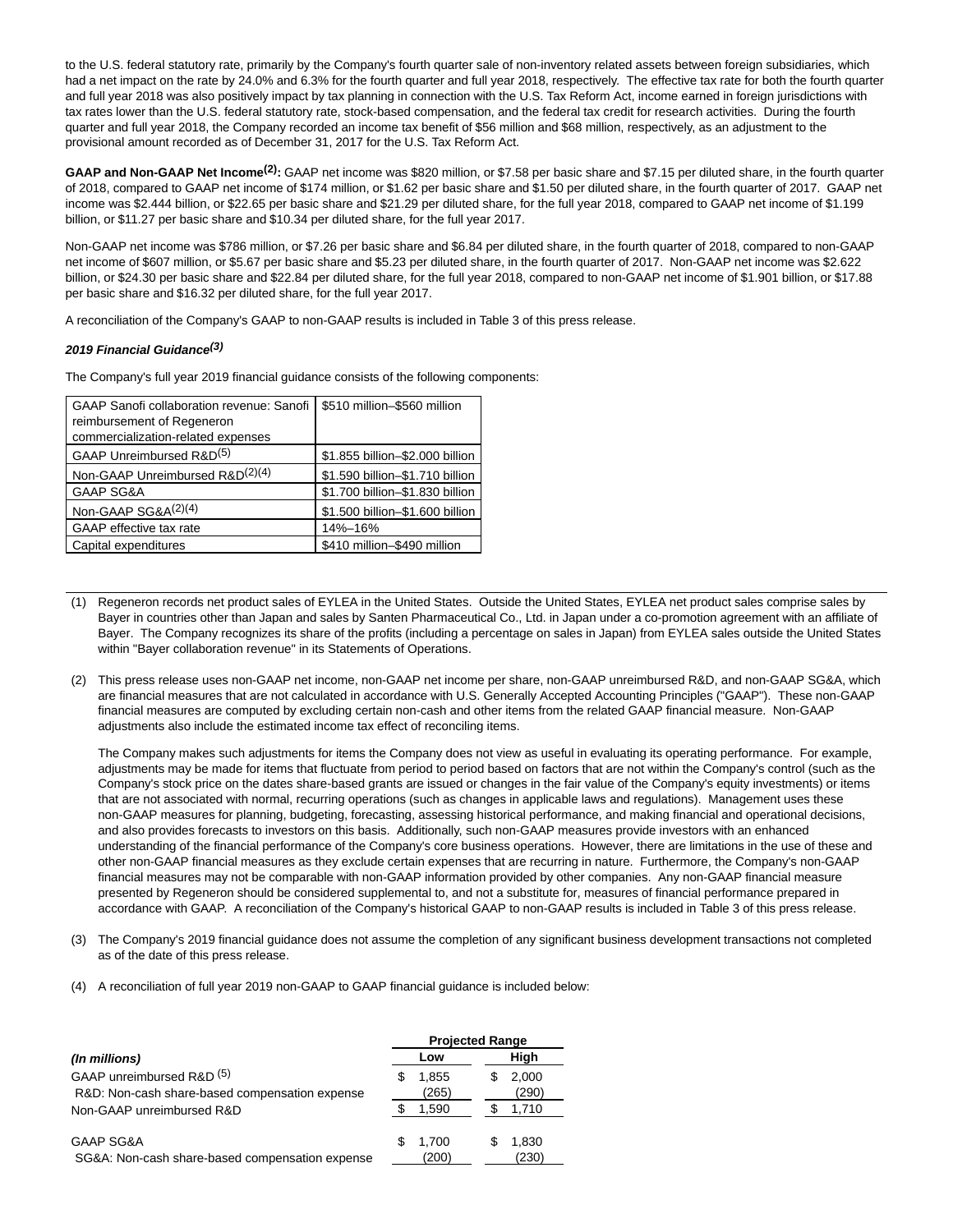(5) Unreimbursed R&D represents R&D expenses reduced by R&D expense reimbursements from the Company's collaborators and/or customers.

#### **Conference Call Information**

Regeneron will host a conference call and simultaneous webcast to discuss its fourth quarter and full year 2018 financial and operating results on Wednesday, February 6, 2019, at 8:30 AM. To access this call, dial (800) 708-4539 (U.S.) or (847) 619-6396 (International). A link to the webcast may be accessed from the "Investors and Media" page of Regeneron's website a[t www.regeneron.com.](http://www.regeneron.com/) A replay of the conference call and webcast will be archived on the Company's website and will be available for 30 days.

#### **About Regeneron Pharmaceuticals, Inc.**

Regeneron is a leading biotechnology company that invents life-transforming medicines for people with serious diseases. Founded and led for 30 years by physician-scientists, Regeneron's unique ability to repeatedly and consistently translate science into medicine has led to seven FDA-approved treatments and numerous product candidates in development, all of which were homegrown in Regeneron's laboratories. Regeneron's medicines and pipeline are designed to help patients with eye diseases, allergic and inflammatory diseases, cancer, cardiovascular and metabolic diseases, neuromuscular diseases, infectious diseases, and rare diseases.

Regeneron is accelerating and improving the traditional drug development process through its proprietary VelociSuite® technologies, such as VelocImmune<sup>®</sup> which produces optimized fully-human antibodies, and ambitious research initiatives such as the Regeneron Genetics Center<sup>®</sup>, which is conducting one of the largest genetics sequencing efforts in the world.

For additional information about the Company, please visi[t www.regeneron.com o](https://c212.net/c/link/?t=0&l=en&o=2367108-1&h=3828491235&u=http%3A%2F%2Fwww.regeneron.com%2F&a=www.regeneron.com)r follow @Regeneron on Twitter.

#### **Forward-Looking Statements and Use of Digital Media**

This press release includes forward-looking statements that involve risks and uncertainties relating to future events and the future performance of Regeneron Pharmaceuticals, Inc. ("Regeneron" or the "Company"), and actual events or results may differ materially from these forward-looking statements. Words such as "anticipate," "expect," "intend," "plan," "believe," "seek," "estimate," variations of such words, and similar expressions are intended to identify such forward-looking statements, although not all forward-looking statements contain these identifying words. These statements concern, and these risks and uncertainties include, among others, the nature, timing, and possible success and therapeutic applications of Regeneron's products, product candidates, and research and clinical programs now underway or planned; the likelihood and timing of achieving any of the anticipated milestones described in this press release and the impact of the recent and any potential future U.S. government shutdowns on the anticipated timing of any FDA regulatory action described in this press release; unforeseen safety issues resulting from the administration of products and product candidates in patients, including serious complications or side effects in connection with the use of Regeneron's product candidates in clinical trials; the likelihood and timing of possible regulatory approval and commercial launch of Regeneron's late-stage product candidates and new indications for marketed products, including without limitation EYLEA**®** (aflibercept) Injection, Dupixent**®** (dupilumab) Injection, Praluent® (alirocumab) Injection, Kevzara**®** (sarilumab) Injection, Libtayo**®** (cemiplimab) Injection, fasinumab, and evinacumab; the extent to which the results from the research and development programs conducted by Regeneron or its collaborators may be replicated in other studies and lead to therapeutic applications; ongoing regulatory obligations and oversight impacting Regeneron's marketed products (such as EYLEA, Dupixent, Praluent, Kevzara, and Libtayo), research and clinical programs, and business, including those relating to patient privacy; determinations by regulatory and administrative governmental authorities which may delay or restrict Regeneron's ability to continue to develop or commercialize Regeneron's products and product candidates; competing drugs and product candidates that may be superior to Regeneron's products and product candidates; uncertainty of market acceptance and commercial success of Regeneron's products and product candidates and the impact of studies (whether conducted by Regeneron or others and whether mandated or voluntary), on the commercial success of Regeneron's products and product candidates; the ability of Regeneron to manufacture and manage supply chains for multiple products and product candidates; the ability of Regeneron's collaborators, suppliers, or other third parties to perform filling, finishing, packaging, labeling, distribution, and other steps related to Regeneron's products and product candidates; coverage and reimbursement determinations by third-party payers, including Medicare and Medicaid; unanticipated expenses; the costs of developing, producing, and selling products; the ability of Regeneron to meet any of its financial projections or guidance and changes to the assumptions underlying those projections or guidance, including without limitation those relating to Sanofi reimbursement of Regeneron commercialization-related expenses, GAAP and non-GAAP unreimbursed R&D, GAAP and non-GAAP SG&A, effective tax rate, and capital expenditures; the potential for any license or collaboration agreement, including Regeneron's agreements with Sanofi, Bayer, and Teva Pharmaceutical Industries Ltd. (or their respective affiliated companies, as applicable), to be cancelled or terminated without any further product success; and risks associated with intellectual property of other parties and pending or future litigation relating thereto, including without limitation the patent litigation proceedings relating to EYLEA, Dupixent, and Praluent, the ultimate outcome of any such litigation proceedings, and the impact any of the foregoing may have on Regeneron's business, prospects, operating results, and financial condition. A more complete description of these and other material risks can be found in Regeneron's filings with the U.S. Securities and Exchange Commission. Any forward-looking statements are made based on management's current beliefs and judgment, and the reader is cautioned not to rely on any forward-looking statements made by Regeneron. Regeneron does not undertake any obligation to update publicly any forward-looking statement, including without limitation any financial projection or guidance, whether as a result of new information, future events, or otherwise.

Regeneron uses its media and investor relations website and social media outlets to publish important information about the Company, including information that may be deemed material to investors. Financial and other information about Regeneron is routinely posted and is accessible on Regeneron's media and investor relations website [\(http://newsroom.regeneron.com\)](https://c212.net/c/link/?t=0&l=en&o=2367108-1&h=3445315737&u=http%3A%2F%2Fnewsroom.regeneron.com%2F&a=http%3A%2F%2Fnewsroom.regeneron.com) and its Twitter feed [\(http://twitter.com/regeneron\).](https://c212.net/c/link/?t=0&l=en&o=2367108-1&h=769767273&u=http%3A%2F%2Ftwitter.com%2Fregeneron&a=http%3A%2F%2Ftwitter.com%2Fregeneron)

#### **Non-GAAP Financial Measures**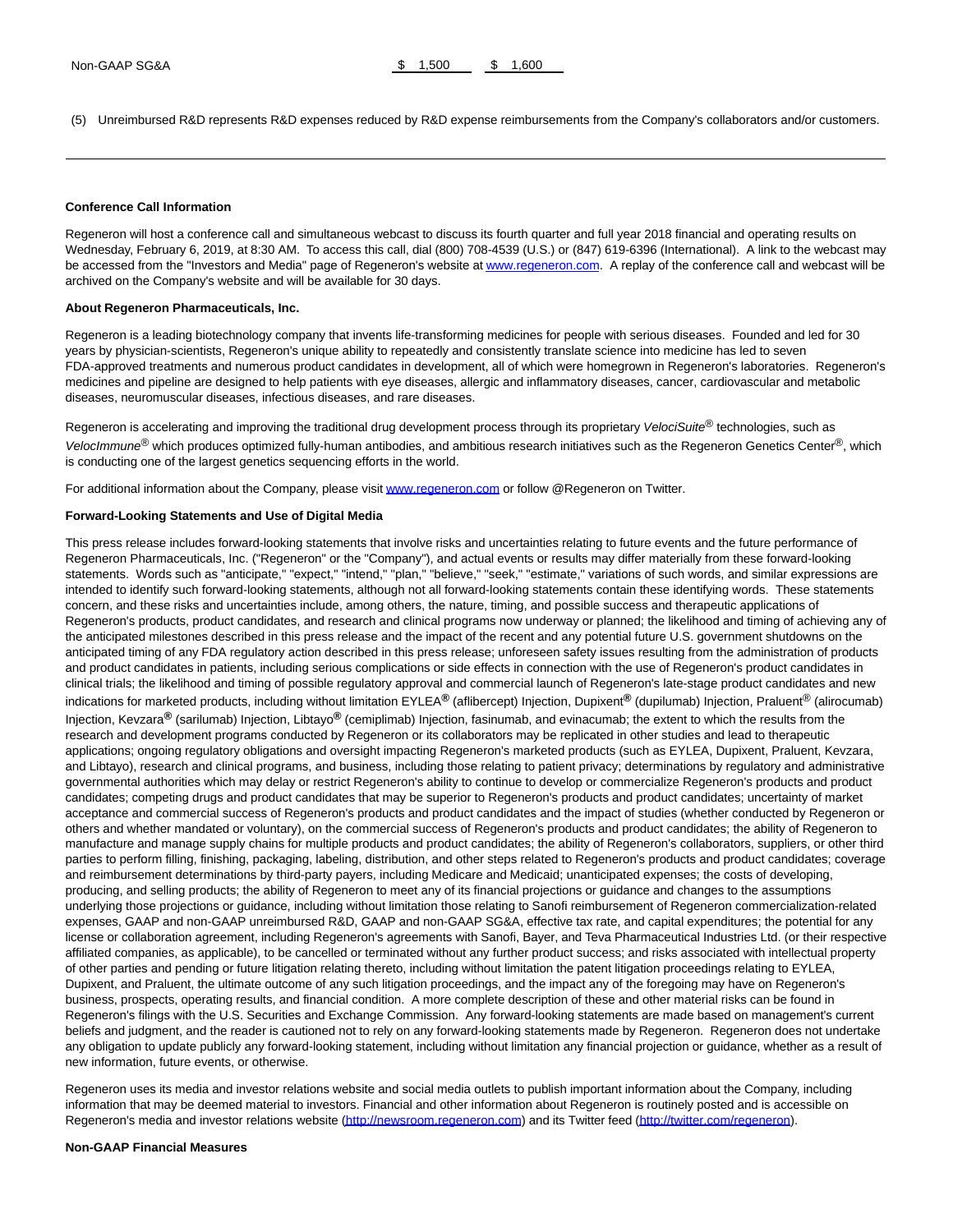This press release and/or the financial results attached to this press release include amounts that are considered "non-GAAP financial measures" under SEC rules. As required, Regeneron has provided reconciliations of such non-GAAP financial measures.

#### **Contact Information:**

| Mark Hudson               | Hala Mirza               |
|---------------------------|--------------------------|
| <b>Investor Relations</b> | Corporate Communications |
| 914-847-3482              | 914-847-3422             |
| mark.hudson@regeneron.com | hala.mirza@regeneron.com |

TABLE 1

#### **REGENERON PHARMACEUTICALS, INC. CONDENSED CONSOLIDATED BALANCE SHEETS (Unaudited) (In millions)**

|                                                           |    | December 31. |    |         |  |
|-----------------------------------------------------------|----|--------------|----|---------|--|
|                                                           |    | 2018         |    | 2017    |  |
| Assets:                                                   |    |              |    |         |  |
| Cash and marketable securities                            | \$ | 4,564.9      | \$ | 2,896.0 |  |
| Accounts receivable - trade, net                          |    | 1,723.7      |    | 1,538.6 |  |
| Accounts receivable from Sanofi and Bayer                 |    | 519.5        |    | 435.7   |  |
| Inventories                                               |    | 1,151.2      |    | 726.1   |  |
| Property, plant, and equipment, net                       |    | 2,575.8      |    | 2,358.6 |  |
| Deferred tax assets                                       |    | 828.7        |    | 506.3   |  |
| Other assets                                              |    | 370.7        |    | 303.0   |  |
| Total assets                                              |    | 11,734.5     | S  | 8,764.3 |  |
| Liabilities and stockholders' equity:                     |    |              |    |         |  |
| Accounts payable, accrued expenses, and other liabilities | \$ | 1,352.0      | \$ | 967.4   |  |
| Deferred revenue                                          |    | 916.7        |    | 949.3   |  |
| Capital and facility lease obligations                    |    | 708.5        |    | 703.5   |  |
| Stockholders' equity                                      |    | 8,757.3      |    | 6,144.1 |  |
| Total liabilities and stockholders' equity                | S  | 11,734.5     | \$ | 8.764.3 |  |

TABLE 2

#### **REGENERON PHARMACEUTICALS, INC. CONDENSED CONSOLIDATED STATEMENTS OF OPERATIONS (Unaudited) (In millions, except per share data)**

|                                                  |               | <b>Three Months Ended</b><br>December 31, | <b>Year Ended</b><br>December 31, |               |  |  |
|--------------------------------------------------|---------------|-------------------------------------------|-----------------------------------|---------------|--|--|
|                                                  | 2018          | 2017                                      | 2018                              | 2017          |  |  |
| Revenues:                                        |               |                                           |                                   |               |  |  |
| Net product sales                                | \$<br>1,096.4 | \$<br>978.7                               | \$<br>4,106.2                     | \$<br>3,718.5 |  |  |
| Sanofi collaboration revenue                     | 427.6         | 199.5                                     | 1,111.1                           | 877.2         |  |  |
| Bayer collaboration revenue                      | 301.5         | 297.1                                     | 1,076.7                           | 938.1         |  |  |
| Other revenue                                    | 102.3         | 107.1                                     | 416.8                             | 338.4         |  |  |
|                                                  | 1,927.8       | 1,582.4                                   | 6,710.8                           | 5,872.2       |  |  |
| Expenses:                                        |               |                                           |                                   |               |  |  |
| Research and development                         | 601.2         | 528.0                                     | 2,186.1                           | 2,075.1       |  |  |
| Selling, general, and administrative             | 491.3         | 409.9                                     | 1,556.2                           | 1,320.4       |  |  |
| Cost of goods sold                               | 44.0          | 52.7                                      | 180.0                             | 202.5         |  |  |
| Cost of collaboration and contract manufacturing | 73.2          | 53.0                                      | 254.1                             | 194.6         |  |  |
|                                                  | 1,209.7       | 1,043.6                                   | 4,176.4                           | 3,792.6       |  |  |
| Income from operations                           | 718.1         | 538.8                                     | 2,534.4                           | 2,079.6       |  |  |
| Other income (expense), net                      | (41.9)        | 16.0                                      | 19.1                              | (1.1)         |  |  |
| Income before income taxes                       | 676.2         | 554.8                                     | 2,553.5                           | 2,078.5       |  |  |
| Income tax benefit (expense)                     | 144.2         | (381.3)                                   | (109.1)                           | (880.0)       |  |  |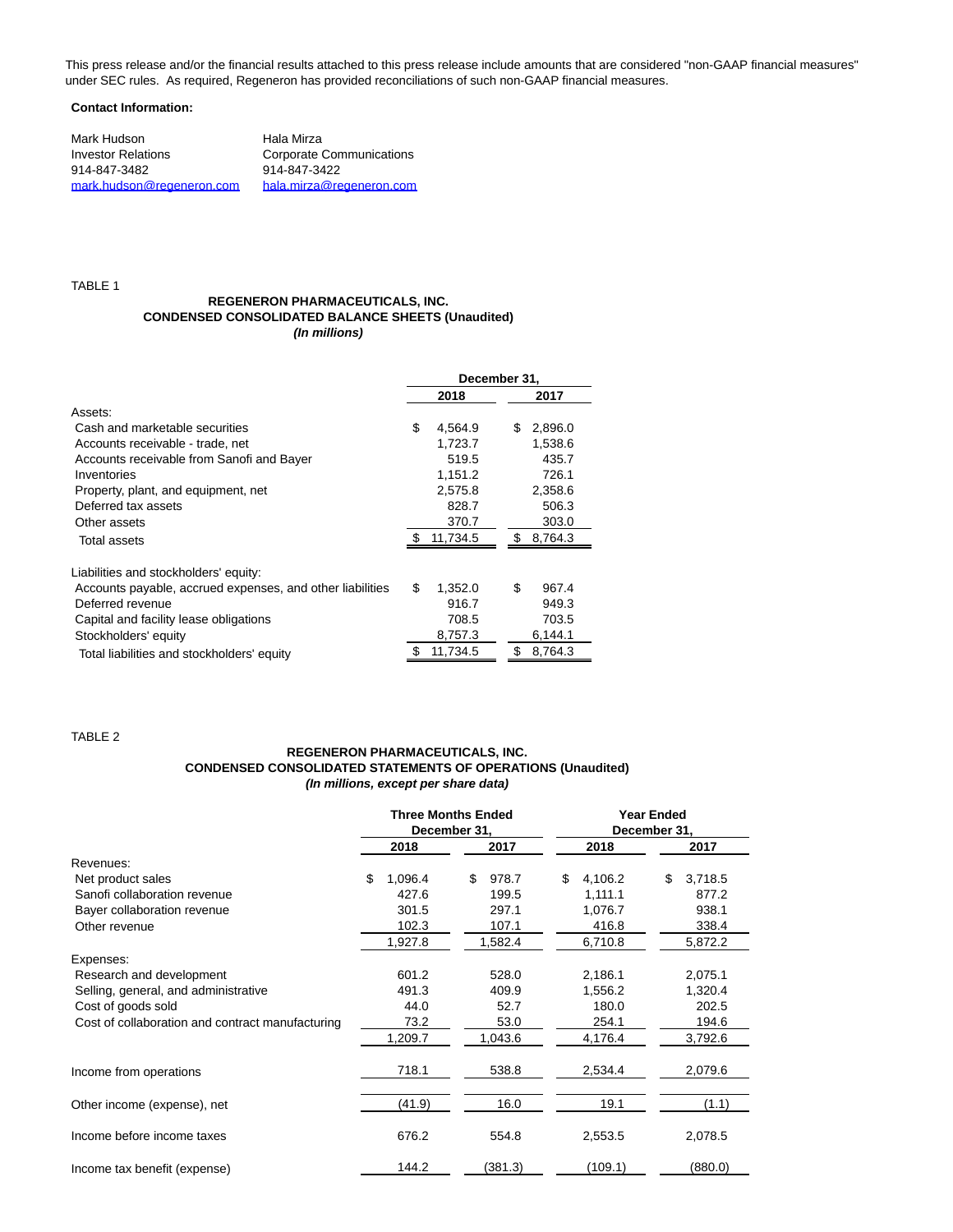| Net income                                                                                   | 820.4          | S       | 173.5          |   | 2.444.4        |   | l.198.5        |
|----------------------------------------------------------------------------------------------|----------------|---------|----------------|---|----------------|---|----------------|
| Net income per share - basic<br>Net income per share - diluted                               | 7.58<br>7.15   | S<br>\$ | 1.62<br>1.50   | S | 22.65<br>21.29 | S | 11.27<br>10.34 |
| Weighted average shares outstanding - basic<br>Weighted average shares outstanding - diluted | 108.2<br>114.8 |         | 107.0<br>115.9 |   | 107.9<br>114.8 |   | 106.3<br>115.9 |

TABLE 3

## **REGENERON PHARMACEUTICALS, INC. RECONCILIATION OF GAAP NET INCOME TO NON-GAAP NET INCOME (Unaudited) (In millions, except per share data)**

|                                                 | <b>Three Months Ended</b><br>December 31, |         |          |        | <b>Year Ended</b><br>December 31, |         |          |         |  |
|-------------------------------------------------|-------------------------------------------|---------|----------|--------|-----------------------------------|---------|----------|---------|--|
|                                                 |                                           | 2018    |          | 2017   |                                   | 2018    |          | 2017    |  |
| GAAP net income                                 | \$                                        | 820.4   | \$       | 173.5  | \$                                | 2,444.4 | \$       | 1,198.5 |  |
| Adjustments:                                    |                                           |         |          |        |                                   |         |          |         |  |
| R&D: Non-cash share-based compensation          |                                           |         |          |        |                                   |         |          |         |  |
| expense                                         |                                           | 68.2    |          | 58.7   |                                   | 229.0   |          | 271.9   |  |
| R&D: Up-front payments related to license and   |                                           |         |          |        |                                   |         |          |         |  |
| collaboration agreements                        |                                           |         |          | 25.0   |                                   |         |          | 25.0    |  |
| SG&A: Non-cash share-based compensation         |                                           |         |          |        |                                   |         |          |         |  |
| expense                                         |                                           | 50.8    |          | 62.2   |                                   | 169.2   |          | 208.4   |  |
| SG&A: Litigation contingencies                  |                                           | 30.0    |          |        |                                   | 30.0    |          |         |  |
| COGS and COCM: Non-cash share-based             |                                           |         |          |        |                                   |         |          |         |  |
| compensation expense                            |                                           | 7.8     |          | 6.2    |                                   | 29.2    |          | 27.0    |  |
| Other income/expense: Loss on extinguishment    |                                           |         |          |        |                                   |         |          |         |  |
| of debt                                         |                                           |         |          |        |                                   |         |          | 30.1    |  |
| Other income/expense: Gains and losses on       |                                           |         |          |        |                                   |         |          |         |  |
| investments in equity securities (a)            |                                           | 62.9    |          |        |                                   | 41.9    |          |         |  |
| Income tax effect of reconciling items above    |                                           | (36.2)  |          | (44.6) |                                   | (92.1)  |          | (186.0) |  |
| Income tax (benefit) expense: Impact of sale of |                                           |         |          |        |                                   |         |          |         |  |
| assets between foreign subsidiaries             |                                           | (162.1) |          |        |                                   | (162.1) |          |         |  |
| Income tax (benefit) expense: (Adjustment)      |                                           |         |          |        |                                   |         |          |         |  |
| charge related to enactment of U.S. Tax Reform  |                                           |         |          |        |                                   |         |          |         |  |
| Act                                             |                                           | (56.1)  |          | 326.2  |                                   | (68.0)  |          | 326.2   |  |
| Non-GAAP net income                             | \$                                        | 785.7   | \$       | 607.2  | $\frac{1}{2}$                     | 2,621.5 | \$       | 1,901.1 |  |
|                                                 |                                           | 7.26    |          | 5.67   |                                   | 24.30   |          | 17.88   |  |
| Non-GAAP net income per share - basic           | \$<br>\$                                  | 6.84    | \$<br>\$ | 5.23   | \$<br>\$                          | 22.84   | \$<br>\$ | 16.32   |  |
| Non-GAAP net income per share - diluted         |                                           |         |          |        |                                   |         |          |         |  |
| Shares used in calculating:                     |                                           |         |          |        |                                   |         |          |         |  |
| Non-GAAP net income per share - basic           |                                           | 108.2   |          | 107.0  |                                   | 107.9   |          | 106.3   |  |
| Non-GAAP net income per share - diluted         |                                           | 114.9   |          | 116.2  |                                   | 114.8   |          | 116.5   |  |

(a) Prior to the quarter ended March 31, 2018, unrealized gains and losses on equity securities were recorded in Other comprehensive income (loss). In connection with the adoption of Accounting Standards Update 2016-01, unrealized gains and losses on equity securities during the three months and year ended December 31, 2018 were recorded in Other income (expense), net.

TABLE 4

#### **REGENERON PHARMACEUTICALS, INC. COLLABORATION AND OTHER REVENUE (Unaudited) (In millions)**

|                                         | <b>Three Months Ended</b><br>December 31. |       |  | Year Ended<br>December 31. |       |  |       |
|-----------------------------------------|-------------------------------------------|-------|--|----------------------------|-------|--|-------|
|                                         |                                           | 2018  |  | 2017                       | 2018  |  | 2017  |
| Sanofi collaboration revenue:           |                                           |       |  |                            |       |  |       |
| Reimbursement of Regeneron research and |                                           |       |  |                            |       |  |       |
| development expenses                    |                                           | 150.4 |  | 138.9                      | 577.1 |  | 748.4 |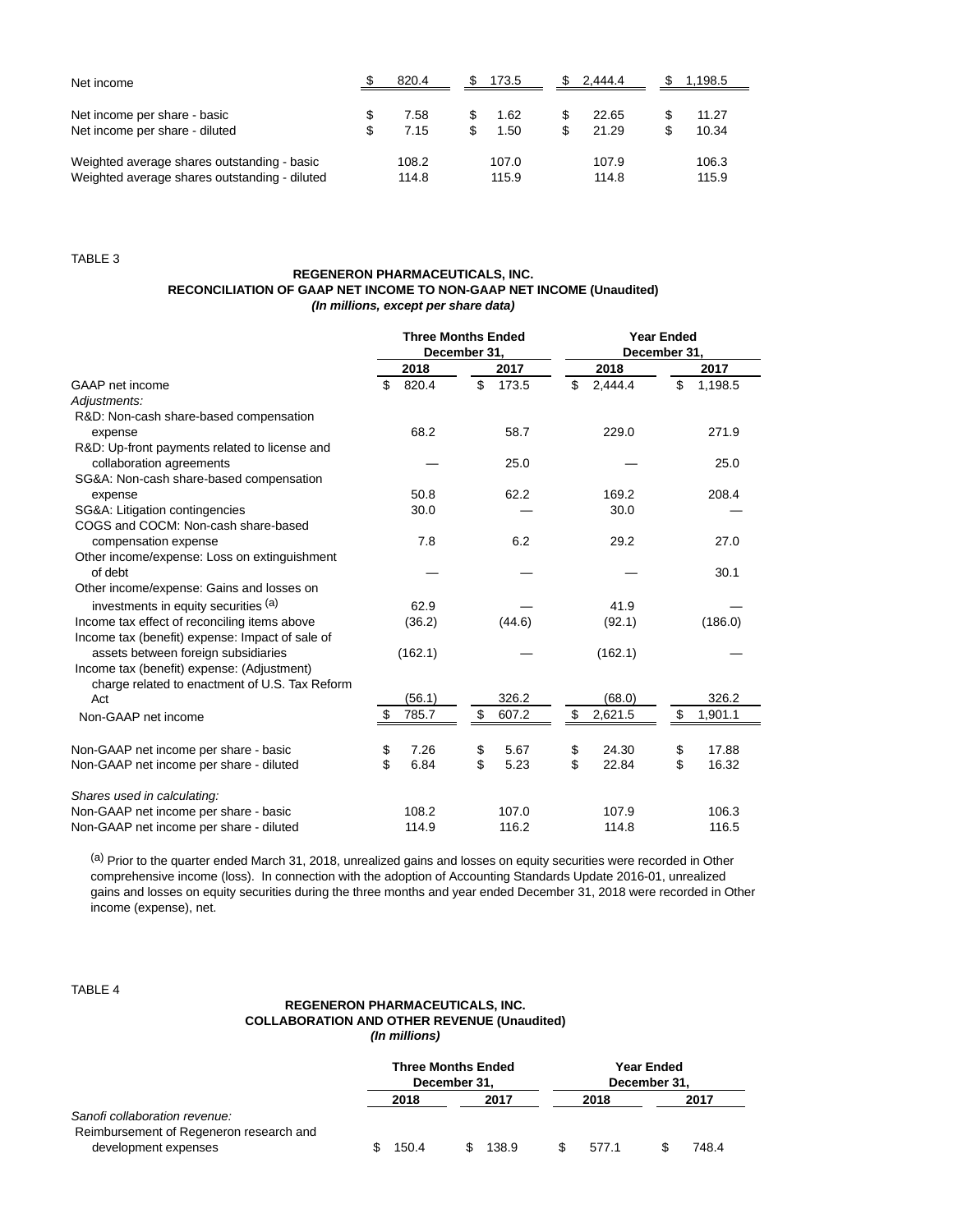| Reimbursement of Regeneron commercialization-  |             |             |             |             |
|------------------------------------------------|-------------|-------------|-------------|-------------|
| related expenses                               | 126.8       | 122.9       | 426.1       | 375.8       |
| Regeneron's share of losses in connection with |             |             |             |             |
| commercialization of antibodies                | (44.4)      | (113.6)     | (227.0)     | (442.6)     |
| Other                                          | 194.8       | 51.3        | 334.9       | 195.6       |
| Total Sanofi collaboration revenue             | 427.6       | 199.5       | 1,111.1     | 877.2       |
| Bayer collaboration revenue:                   |             |             |             |             |
| Regeneron's net profit in connection with      |             |             |             |             |
| commercialization of EYLEA outside the         |             |             |             |             |
| <b>United States</b>                           | 270.8       | 231.2       | 992.3       | 802.3       |
| Reimbursement of Regeneron development         |             |             |             |             |
| expenses                                       | 2.4         | 4.7         | 10.8        | 31.1        |
| Other                                          | 28.3        | 61.2        | 73.6        | 104.7       |
| Total Bayer collaboration revenue              | 301.5       | 297.1       | 1,076.7     | 938.1       |
| Total Sanofi and Bayer collaboration revenue   | 729.1       | 496.6       | \$2,187.8   | 1,815.3     |
| Other revenue:                                 |             |             |             |             |
| Reimbursement of Regeneron research and        |             |             |             |             |
| development expenses - Teva                    | \$<br>28.4  | \$<br>33.1  | \$<br>129.5 | \$<br>115.1 |
| Reimbursement of Regeneron research and        |             |             |             |             |
| development expenses - other                   | 4.7         | 2.9         | 17.6        | 6.5         |
| Other                                          | 69.2        | 71.1        | 269.7       | 216.8       |
| Total other revenue                            | 102.3<br>\$ | \$<br>107.1 | \$<br>416.8 | 338.4<br>\$ |

TABLE 5

#### **REGENERON PHARMACEUTICALS, INC. NET PRODUCT SALES OF REGENERON-DISCOVERED PRODUCTS (Unaudited) (In millions)**

|                                                     | <b>Three Months Ended</b><br>December 31. |         |            |       |              |         |             |       |            |       |              |         |  |
|-----------------------------------------------------|-------------------------------------------|---------|------------|-------|--------------|---------|-------------|-------|------------|-------|--------------|---------|--|
|                                                     | 2018                                      |         |            |       |              |         | 2017        |       |            |       |              |         |  |
|                                                     | <b>U.S.</b>                               |         | <b>ROW</b> |       | <b>Total</b> |         | <b>U.S.</b> |       | <b>ROW</b> |       | <b>Total</b> |         |  |
| EYLEA <sup>*</sup>                                  | \$                                        | 1,078.9 | \$         | 724.4 | \$           | 1,803.3 | \$          | 974.8 | \$         | 636.9 | \$           | 1,611.7 |  |
| Libtayo                                             |                                           | 14.8    |            |       |              | 14.8    |             |       |            |       |              |         |  |
| <b>ARCALYST</b>                                     |                                           | 2.7     |            |       |              | 2.7     |             | 4.0   |            |       |              | 4.0     |  |
| Net product sales recorded by<br>Regeneron          | \$.                                       | 1,096.4 |            |       |              |         |             | 978.8 |            |       |              |         |  |
| Net product sales recorded by Sanofi <sup>*</sup> : |                                           |         |            |       |              |         |             |       |            |       |              |         |  |
| Dupixent                                            | \$                                        | 258.6   | \$         | 60.2  | \$           | 318.8   | \$          | 136.9 | \$         | 2.0   | \$           | 138.9   |  |
| Praluent                                            | \$                                        | 59.7    | \$         | 33.5  | \$           | 93.2    | \$          | 41.6  | \$         | 21.7  | \$           | 63.3    |  |
| Kevzara                                             | \$                                        | 26.6    | \$         | 8.6   | \$           | 35.2    | \$          | 8.2   | \$         | 1.3   | \$           | 9.5     |  |
| <b>ZALTRAP</b>                                      | \$                                        | 2.4     | \$         | 25.4  | \$           | 27.8    | \$          | 3.1   | \$         | 22.1  | \$           | 25.2    |  |

|                                                     | <b>Year Ended</b><br>December 31. |             |    |            |    |              |    |             |    |            |    |         |
|-----------------------------------------------------|-----------------------------------|-------------|----|------------|----|--------------|----|-------------|----|------------|----|---------|
|                                                     |                                   |             |    |            |    |              |    |             |    |            |    |         |
|                                                     | 2018                              |             |    |            |    | 2017         |    |             |    |            |    |         |
|                                                     |                                   | <b>U.S.</b> |    | <b>ROW</b> |    | <b>Total</b> |    | <b>U.S.</b> |    | <b>ROW</b> |    | Total   |
| EYLEA <sup>®</sup>                                  | \$                                | 4,076.7     | \$ | 2,668.9    | \$ | 6,745.6      |    | \$3,701.9   |    | \$2,226.9  | \$ | 5,928.8 |
| Libtayo                                             |                                   | 14.8        |    |            |    | 14.8         |    |             |    |            |    |         |
| <b>ARCALYST</b>                                     |                                   | 14.7        |    |            |    | 14.7         |    | 16.6        |    |            |    | 16.6    |
| Net product sales recorded by<br>Regeneron          |                                   | 4,106.2     |    |            |    |              |    | \$3,718.5   |    |            |    |         |
| Net product sales recorded by Sanofi <sup>*</sup> : |                                   |             |    |            |    |              |    |             |    |            |    |         |
| Dupixent                                            | \$                                | 776.3       | \$ | 145.7      | \$ | 922.0        | \$ | 253.8       | \$ | 2.7        | \$ | 256.5   |
| Praluent                                            | \$                                | 181.3       | \$ | 125.5      | \$ | 306.8        | \$ | 131.4       | \$ | 63.3       | \$ | 194.7   |
| Kevzara                                             |                                   | 74.7        | \$ | 21.9       | \$ | 96.6         | \$ | 11.6        | \$ | 1.7        | S  | 13.3    |
| <b>ZALTRAP</b>                                      | \$                                | 9.0         | \$ | 98.8       | \$ | 107.8        | \$ | 10.7        | \$ | 73.1       | \$ | 83.8    |